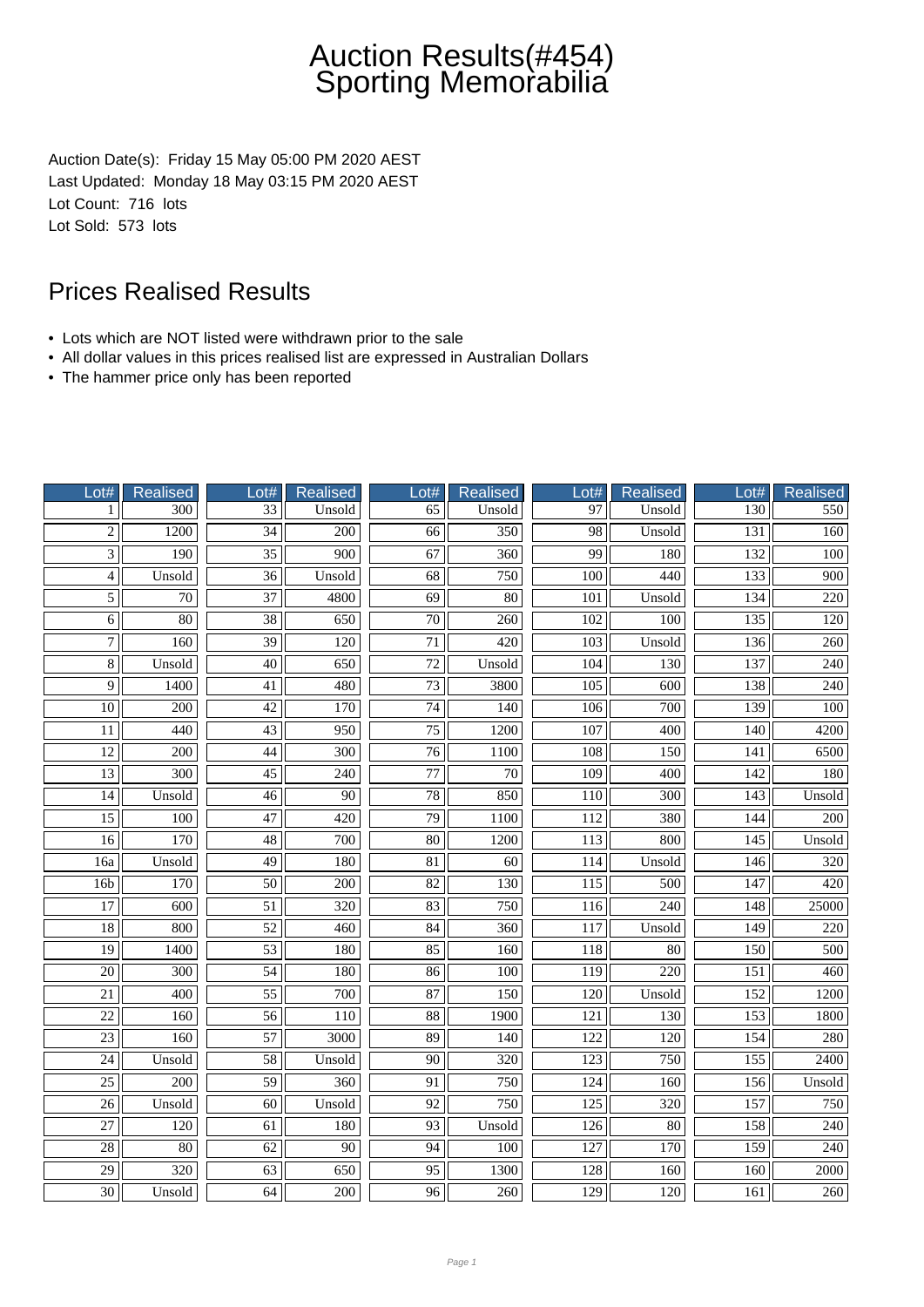Auction Date(s): Friday 15 May 05:00 PM 2020 AEST Last Updated: Monday 18 May 03:15 PM 2020 AEST Lot Count: 716 lots Lot Sold: 573 lots

- Lots which are NOT listed were withdrawn prior to the sale
- All dollar values in this prices realised list are expressed in Australian Dollars
- The hammer price only has been reported

| Lot#             | Realised         | Lot#             | Realised         | Lot#             | <b>Realised</b>  | Lot#             | Realised         | Lot#             | Realised         |
|------------------|------------------|------------------|------------------|------------------|------------------|------------------|------------------|------------------|------------------|
| 162              | 3600             | 193              | 360              | 225              | 180              | 256              | 60               | 287              | Unsold           |
| 163              | $\overline{140}$ | 194              | $\overline{320}$ | $\overline{226}$ | $\overline{170}$ | $\overline{257}$ | 180              | 288              | 3000             |
| 164              | Unsold           | 195              | $\overline{200}$ | 227              | 120              | 258              | Unsold           | 289              | 120              |
| 165              | 340              | 196              | 120              | 228              | Unsold           | 259              | 420              | 290              | 900              |
| 166              | 360              | 197              | Unsold           | 229              | 300              | 260              | Unsold           | 291              | Unsold           |
| 167              | 240              | 198              | 120              | 230              | Unsold           | 261              | $\overline{120}$ | $\overline{292}$ | 550              |
| 168              | 120              | 199              | 140              | 231              | 160              | 262              | Unsold           | 293              | Unsold           |
| 169              | 150              | 200              | 200              | 232              | 140              | $\overline{263}$ | $\overline{300}$ | $\overline{294}$ | 850              |
| 170              | 320              | 201              | 240              | 233              | 240              | 264              | 180              | $\overline{295}$ | 100              |
| 171              | 700              | 202              | 420              | 234              | 220              | 265              | 1000             | 296              | 500              |
| 172              | Unsold           | 203              | 700              | 235              | 460              | 266              | 60               | 297              | 60               |
| 173              | Unsold           | 204              | $\overline{60}$  | 236              | $\overline{240}$ | $\overline{267}$ | 750              | $\overline{298}$ | 360              |
| 174              | 360              | $\overline{205}$ | $\overline{120}$ | 237              | 110              | $\frac{268}{ }$  | 1600             | 299              | 180              |
| 175              | 360              | 206              | 240              | 238              | 260              | 269              | 100              | 300              | 100              |
| 176              | $\overline{220}$ | $\overline{207}$ | Unsold           | 239              | 90               | 270              | 360              | 301              | 1500             |
| 177              | 320              | 208              | 460              | 240              | 160              | 271              | 900              | 302              | 280              |
| 178              | 260              | $\overline{209}$ | Unsold           | $\overline{241}$ | 200              | $\overline{272}$ | 140              | $\overline{303}$ | 75               |
| 179              | 360              | 210              | $\overline{140}$ | 242              | 300              | 272a             | Unsold           | 304              | 160              |
| 180              | Unsold           | $\overline{211}$ | $\overline{90}$  | $\overline{243}$ | $\overline{320}$ | $\overline{273}$ | Unsold           | $\overline{305}$ | 1100             |
| 181              | 140              | 212              | 700              | 244              | 220              | 274              | 420              | 306              | 120              |
| 182              | 240              | 213              | 90               | 245              | 80               | 275              | 3200             | 307              | Unsold           |
| 182a             | $\overline{420}$ | 214              | $\overline{110}$ | 246              | $\overline{200}$ | $\overline{276}$ | 300              | 308              | 100              |
| 183              | $\overline{120}$ | $\overline{215}$ | $\overline{220}$ | $\overline{247}$ | 140              | $\overline{277}$ | $\overline{220}$ | $\overline{309}$ | $\overline{80}$  |
| 184              | $\overline{260}$ | $\overline{216}$ | 150              | 248              | 150              | 278              | Unsold           | 310              | $\overline{600}$ |
| 185              | 300              | 217              | 600              | 249              | 120              | 279              | 1000             | $\overline{311}$ | $\overline{50}$  |
| 186              | 420              | 218              | 280              | 250              | Unsold           | 280              | Unsold           | $\overline{312}$ | 400              |
| 187              | 650              | 219              | 180              | 250a             | Unsold           | 281              | Unsold           | 313              | 60               |
| 188              | $\overline{300}$ | $\overline{220}$ | 120              | $\overline{251}$ | Unsold           | $\overline{282}$ | 140              | $\overline{314}$ | 160              |
| 189              | Unsold           | 221              | 240              | 252              | 80               | 283              | 100              | 315              | Unsold           |
| 190              | 950              | 222              | 650              | 253              | 400              | 284              | 400              | 316              | Unsold           |
| $\overline{191}$ | 300              | 223              | 80               | 254              | 1300             | 285              | 160              | 317              | 60               |
| 192              | 400              | 224              | 150              | 255              | 80               | 286              | Unsold           | 318              | 240              |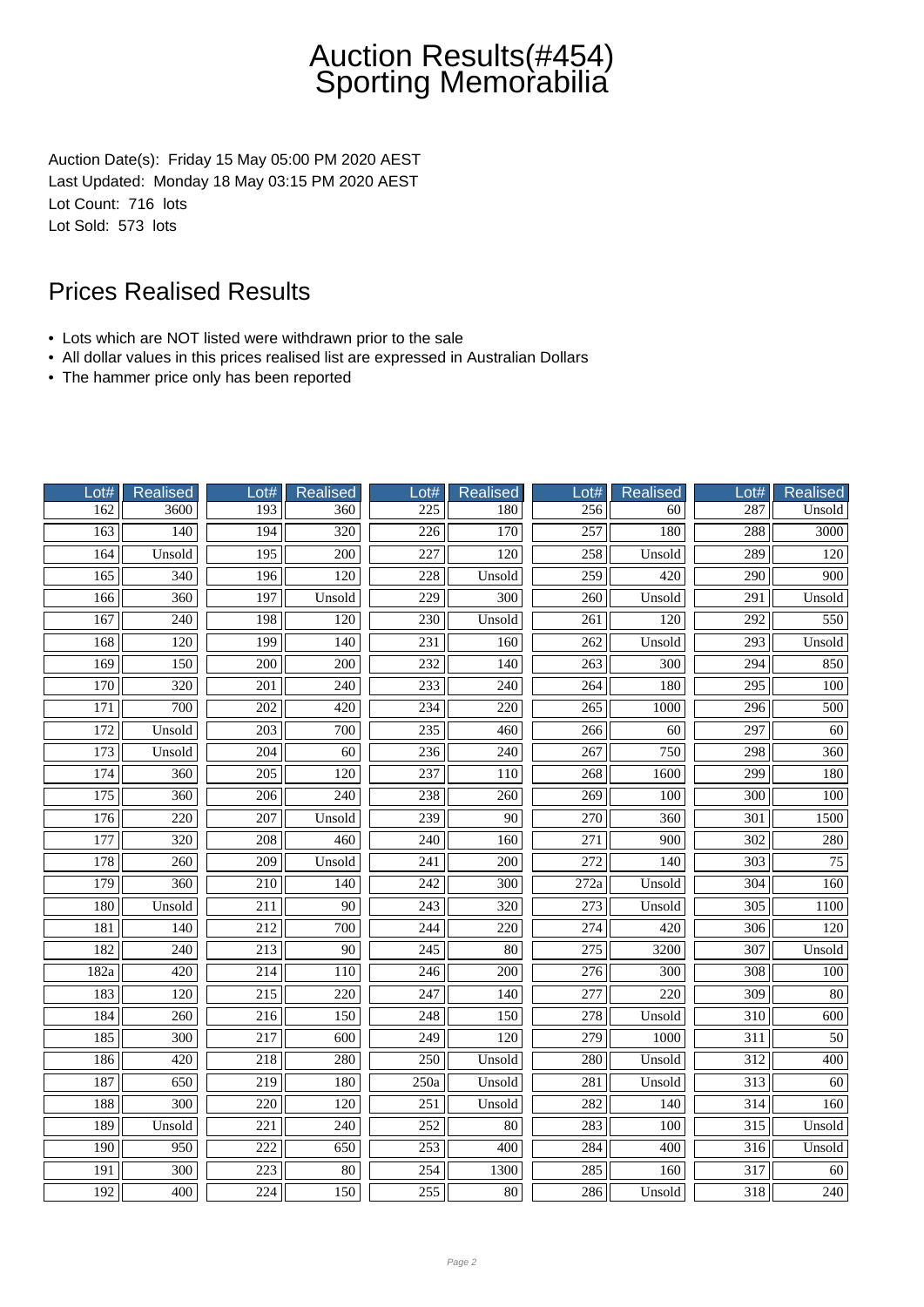Auction Date(s): Friday 15 May 05:00 PM 2020 AEST Last Updated: Monday 18 May 03:15 PM 2020 AEST Lot Count: 716 lots Lot Sold: 573 lots

- Lots which are NOT listed were withdrawn prior to the sale
- All dollar values in this prices realised list are expressed in Australian Dollars
- The hammer price only has been reported

| Lot#              | Realised         | Lot#             | <b>Realised</b>  | $_0$ ot#         | <b>Realised</b>  | Lot#             | Realised         | Lot# | <b>Realised</b>  |
|-------------------|------------------|------------------|------------------|------------------|------------------|------------------|------------------|------|------------------|
| $\overline{319}$  | 70               | 350              | Unsold           | 382              | 420              | 414              | 600              | 449  | 190              |
| $\overline{320}$  | Unsold           | $\overline{351}$ | $\overline{120}$ | 383              | 180              | $\overline{415}$ | 170              | 450  | $\overline{240}$ |
| $\overline{321}$  | 220              | $\overline{352}$ | Unsold           | 384              | Unsold           | 416              | $\overline{240}$ | 451  | 130              |
| $\overline{322}$  | Unsold           | 353              | Unsold           | 385              | 2600             | 417              | 90               | 452  | 260              |
| 323               | 100              | 354              | 160              | 386              | 8500             | 418              | 175              | 453  | $80\,$           |
| $\frac{1}{324}$   | 180              | 355              | 80               | 387              | 2000             | 419              | 280              | 454  | 280              |
| 325               | 60               | 356              | 260              | 388              | 1000             | 420              | 260              | 455  | 100              |
| $\overline{326}$  | 440              | 357              | Unsold           | 389              | $\overline{600}$ | $\overline{421}$ | $\overline{220}$ | 456  | 460              |
| 327               | 200              | 358              | 460              | $\overline{390}$ | 3200             | 422              | 600              | 457  | 460              |
| 328               | 120              | 359              | 400              | 391              | 260              | 423              | 160              | 458  | 200              |
| 329               | 120              | 360              | 100              | 392              | 280              | 424              | 240              | 459  | 480              |
| 330               | 360              | 361              | Unsold           | $\overline{393}$ | 300              | $\overline{425}$ | 750              | 460  | 120              |
| $\overline{330a}$ | $\overline{250}$ | 362              | $\overline{80}$  | 394              | 500              | 426              | $\overline{400}$ | 461  | Unsold           |
| 331               | 300              | 363              | 120              | $\overline{395}$ | 440              | 427              | Unsold           | 462  | 440              |
| 332               | 130              | 364              | 320              | 396              | 160              | 428              | 120              | 463  | 80               |
| 333               | Unsold           | 365              | 240              | 397              | 120              | 429              | 80               | 464  | 750              |
| $\frac{1}{334}$   | Unsold           | 366              | 80               | $\overline{398}$ | 150              | 430              | $\overline{70}$  | 465  | 550              |
| 335               | 110              | 367              | 200              | 399              | 60               | 432              | 360              | 466  | Unsold           |
| 336               | Unsold           | 368              | $\overline{260}$ | 400              | 2600             | 433              | $\overline{240}$ | 467  | 340              |
| 337               | 650              | 369              | 180              | 401              | 80               | 434              | 240              | 468  | 750              |
| 338               | 300              | 370              | 75               | 402              | 950              | 435              | 100              | 469  | 800              |
| 339               | $\overline{80}$  | 371              | Unsold           | 403              | 420              | 436              | 420              | 470  | $\overline{400}$ |
| $\overline{340}$  | Unsold           | 372              | Unsold           | 404              | $\overline{120}$ | 437              | $\overline{400}$ | 471  | 120              |
| $\overline{341}$  | Unsold           | $\overline{373}$ | $\overline{220}$ | 405              | $\overline{340}$ | 438              | 190              | 472  | 160              |
| 342               | Unsold           | 374              | 160              | 406              | Unsold           | 439              | Unsold           | 473  | 320              |
| $\overline{343}$  | 420              | 375              | 130              | 407              | 260              | 440              | 170              | 474  | 460              |
| 344               | Unsold           | 376              | Unsold           | 408              | 110              | 441              | 320              | 475  | 170              |
| $\overline{345}$  | 260              | $\overline{377}$ | Unsold           | 409              | 1600             | $\overline{443}$ | 220              | 476  | $\overline{170}$ |
| 346               | Unsold           | 378              | 220              | 410              | 550              | 444              | Unsold           | 477  | 60               |
| $\overline{347}$  | 100              | 379              | Unsold           | 411              | Unsold           | 446              | 260              | 478  | 160              |
| 348               | 60               | 380              | 200              | 412              | 280              | 447              | 1400             | 479  | <b>1100</b>      |
| 349               | 100              | 381              | 220              | 413              | 480              | 448              | 600              | 480  | $80\,$           |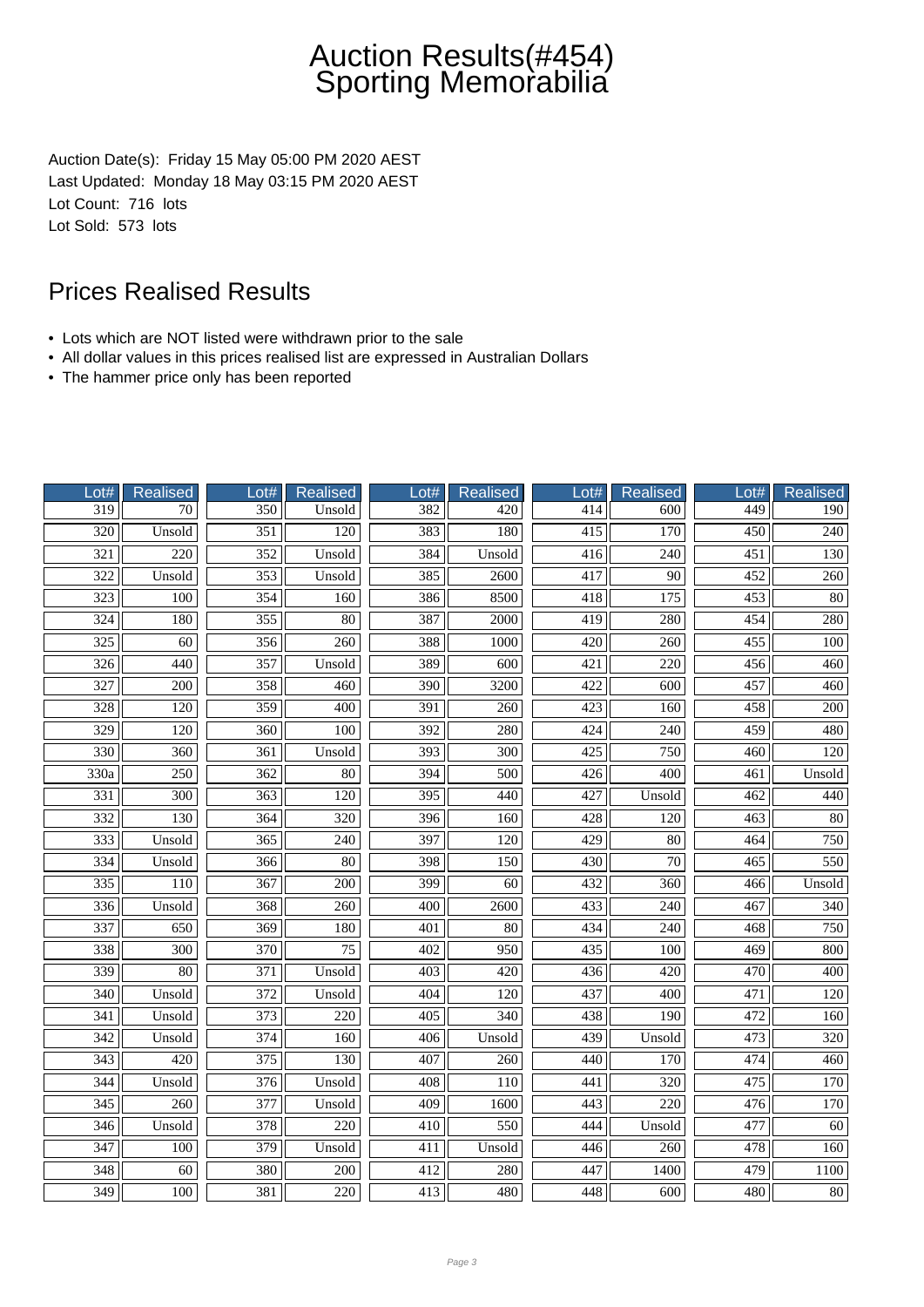Auction Date(s): Friday 15 May 05:00 PM 2020 AEST Last Updated: Monday 18 May 03:15 PM 2020 AEST Lot Count: 716 lots Lot Sold: 573 lots

- Lots which are NOT listed were withdrawn prior to the sale
- All dollar values in this prices realised list are expressed in Australian Dollars
- The hammer price only has been reported

| Lot#             | <b>Realised</b>  | Lot#             | <b>Realised</b> | ot#              | <b>Realised</b>  | Lot#             | Realised         | Lot#             | <b>Realised</b>  |
|------------------|------------------|------------------|-----------------|------------------|------------------|------------------|------------------|------------------|------------------|
| 481              | 260              | 515              | 140             | 546              | Unsold           | 578              | 190              | 610              | 130              |
| 482              | $\overline{40}$  | $\overline{516}$ | Unsold          | $\overline{547}$ | $\overline{90}$  | 579              | 160              | 611              | $\overline{260}$ |
| 483              | $\overline{40}$  | 517              | $\overline{50}$ | 548              | 750              | 580              | 280              | 612              | 130              |
| 484              | $\overline{70}$  | 518              | Unsold          | 549              | 260              | 581              | 1000             | $\overline{613}$ | 220              |
| 485              | 300              | 519              | Unsold          | 550              | 800              | 582              | 300              | 614              | 140              |
| 486              | Unsold           | 519a             | Unsold          | $\overline{551}$ | $\overline{190}$ | 583              | 260              | 615              | 260              |
| 488              | 460              | 520              | Unsold          | 552              | 170              | 584              | 460              | 616              | 200              |
| 489              | $\overline{220}$ | $\overline{521}$ | Unsold          | $\overline{553}$ | 240              | 585              | $\overline{240}$ | 617              | 160              |
| 490              | 240              | 522              | Unsold          | 554              | 850              | 586              | 280              | 618              | 90               |
| 491              | 420              | 523              | Unsold          | 555              | 220              | 587              | 240              | 619              | 130              |
| 492              | Unsold           | 524              | Unsold          | 556              | 600              | 588              | 200              | 620              | 100              |
| 493              | Unsold           | 525              | Unsold          | 557              | 550              | 589              | $\overline{200}$ | 621              | 160              |
| 494              | $\overline{260}$ | 526              | Unsold          | 558              | 1100             | 590              | $\overline{260}$ | 622              | 100              |
| 496              | 110              | 527              | Unsold          | 559              | 130              | 591              | $\overline{200}$ | 623              | 110              |
| 497              | $\overline{60}$  | 528              | Unsold          | 560              | 120              | 592              | 380              | 624              | 160              |
| 498              | 340              | 529              | Unsold          | 561              | 600              | 593              | 220              | 625              | Unsold           |
| 499              | Unsold           | 530              | Unsold          | $\overline{562}$ | 1200             | 594              | 180              | 626              | 160              |
| 500              | 140              | 531              | Unsold          | 563              | 900              | 595              | 440              | 627              | 2000             |
| $\overline{501}$ | $\overline{240}$ | 532              | Unsold          | 564              | 1000             | 596              | 380              | 628              | 170              |
| 502              | 200              | 533              | Unsold          | 565              | 170              | 597              | 190              | 629              | 100              |
| 503              | Unsold           | 534              | Unsold          | 566              | 500              | 598              | 220              | 630              | Unsold           |
| 504              | 600              | 535              | Unsold          | 567              | 320              | 599              | 480              | 631              | Unsold           |
| $\overline{505}$ | Unsold           | 536              | Unsold          | 568              | $\overline{400}$ | $\overline{600}$ | $\overline{220}$ | $\overline{632}$ | Unsold           |
| 506              | 170              | 537              | 700             | 569              | 400              | $\overline{601}$ | 190              | 633              | Unsold           |
| 507              | 360              | 538              | 140             | 570              | 360              | 602              | 160              | 634              | Unsold           |
| 508              | 280              | 539              | 100             | $\overline{571}$ | 400              | 603              | 400              | 635              | Unsold           |
| 509              | 100              | 540              | 130             | 572              | 750              | 604              | 130              | 636              | 120              |
| $\overline{510}$ | 200              | 541              | 200             | 573              | 460              | $\overline{605}$ | 500              | 637              | 600              |
| 511              | 400              | 542              | 150             | 574              | 340              | 606              | 400              | 638              | Unsold           |
| 512              | 160              | 543              | Unsold          | 575              | 340              | 607              | 340              | 639              | 180              |
| 513              | 120              | 544              | Unsold          | 576              | 260              | 608              | 130              | 640              | Unsold           |
| 514              | 500              | 545              | 120             | 577              | 130              | 609              | 140              | 641              | Unsold           |